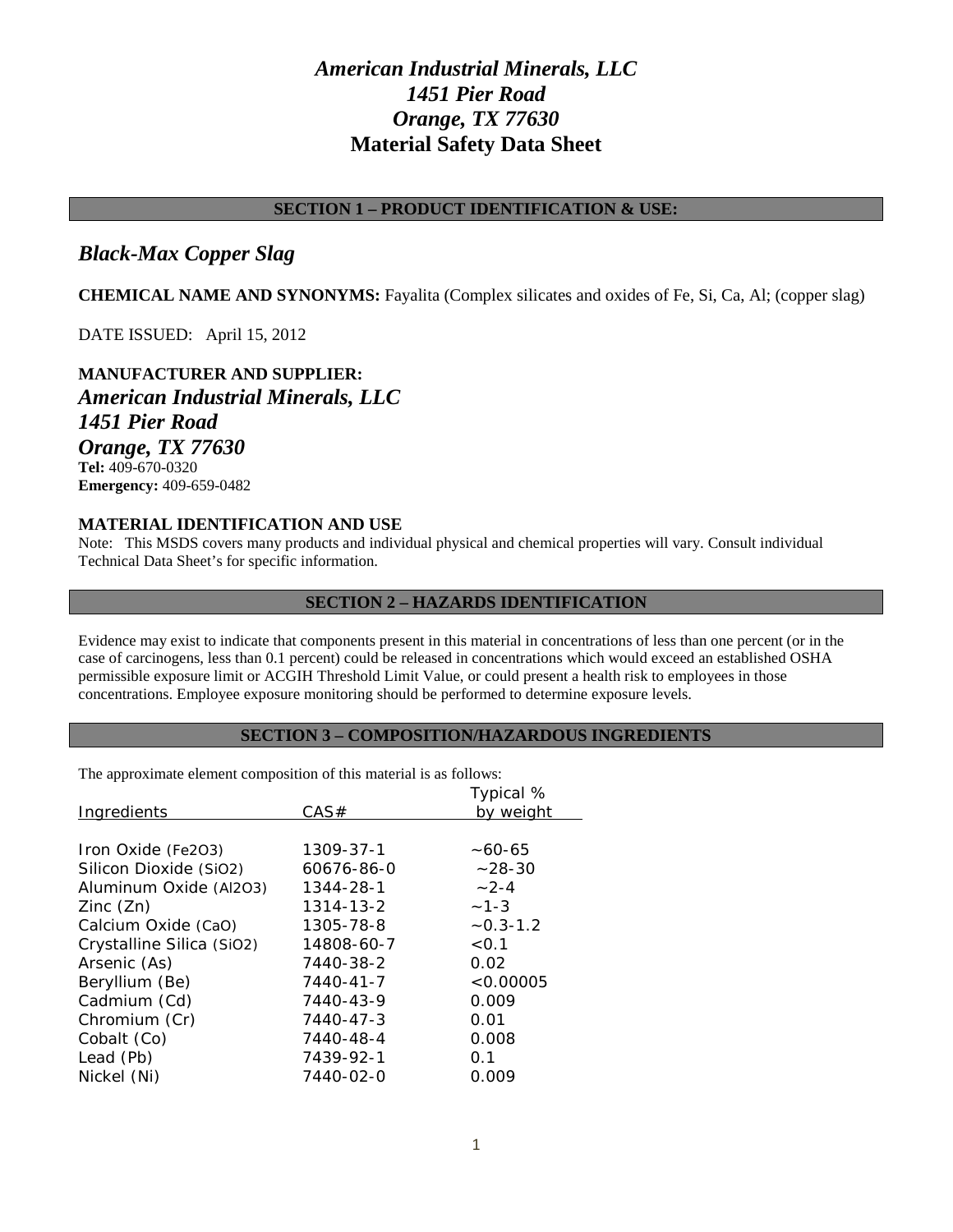#### **SECTION 4 - FIRST AID MEASURES**

| <b>EXPOSURE LIMITS:</b><br><b>SKIN CONTACT:</b><br><b>EYE EXPOSURE:</b> | Refer to Section 11 which highlights the Permissible Exposure Limit (PEL).<br>Wash with soap and water if irritation occurs.<br>Immediately flush with water or an ophthalmic saline solution and seek medical advice if irritation<br>persists. |
|-------------------------------------------------------------------------|--------------------------------------------------------------------------------------------------------------------------------------------------------------------------------------------------------------------------------------------------|
| <b>INGESTION:</b>                                                       | Rinse mouth out with water and seek immediate medical aid if necessary.                                                                                                                                                                          |
| <b>INHALATION:</b>                                                      | Remove to fresh air. If breathing difficulty is encountered, seek medical aid.                                                                                                                                                                   |

## **SECTION 5 – FIRE AND EXPLOSION DATA**

**FLAMMABILITY:** No. **EXTINGUISHING MEDIA:** Not applicable. **SPECIAL FIRE FIGHTING PROCEDURES:** Not applicable. **UNUSUAL FIRE/EXPLOSION HAZARDS:** Not applicable. The product will not burn or explode.

### **SECTION 6 – ACCIDENTAL RELEASE MEASURES**

**LEAKS AND SPILLS:** Avoid breakage of bagged material or spills of bulk material. Do not dry sweep, use a dustless system (vacuum) for clean up so that airborne dust does not exceed the permissible exposure limit.

**WASTE DISPOSAL INFORMATION:**

Dispose in accordance with federal, state or local regulations. Material contaminated in use may have special disposal requirements. Dispose in accordance with federal, state or local regulations

#### **SECTION 7 – HANDLING AND STORAGE**

#### **HANDLING PROCEDURES AND EQUIPMENT:**

Use adequate ventilation and dust collection. Do not permit dust to collect on walls, floors, ledges, machinery, or equipment. Use dustless system (vacuum) for handling, storage and clean up so that airborne dust does not exceed the permissible exposure limit.

**STORAGE REQUIREMENTS:** No special storage procedures required. Avoid dust generation when handling.

**SECTION 8 – EXPOSURE CONTROLS/ PERSONAL PROTECTION**

If copper slag is used for abrasive blasting, proper protective clothing, eye protection, and respiratory protection should be used in accordance with OSHA regulations.

**EYE PROTECTION:** Safety goggles or glasses, as required by nature of task(s) being performed. **SKIN PROTECTION:** Impervious gloves recommended and other clothing as required by nature of work being done. **VENTILATION:** Use adequate ventilation and dust collection.

A health hazard may occur if limits for air contaminants exceed OSHA-PELs per 29 CFR 1910.1000. Proper engineering controls and ventilation should be used to prevent air contaminants from exceeding PEL limits. NIOSH-approved respirators should be used during operations that may create dust.

**ROUTE(s) OF ENTRY:** Inhalation of dust during handling or use.

**RESPIRATORY PROTECTION:** The following specifies the types of respirators to be used based on airborne concentrations of respirable crystalline silica. This has been provided as a guide only, and is not meant to be exhaustive or to be construed as legal advice. It does not address all potential compliance issues with federal, state, local, OSHA or any other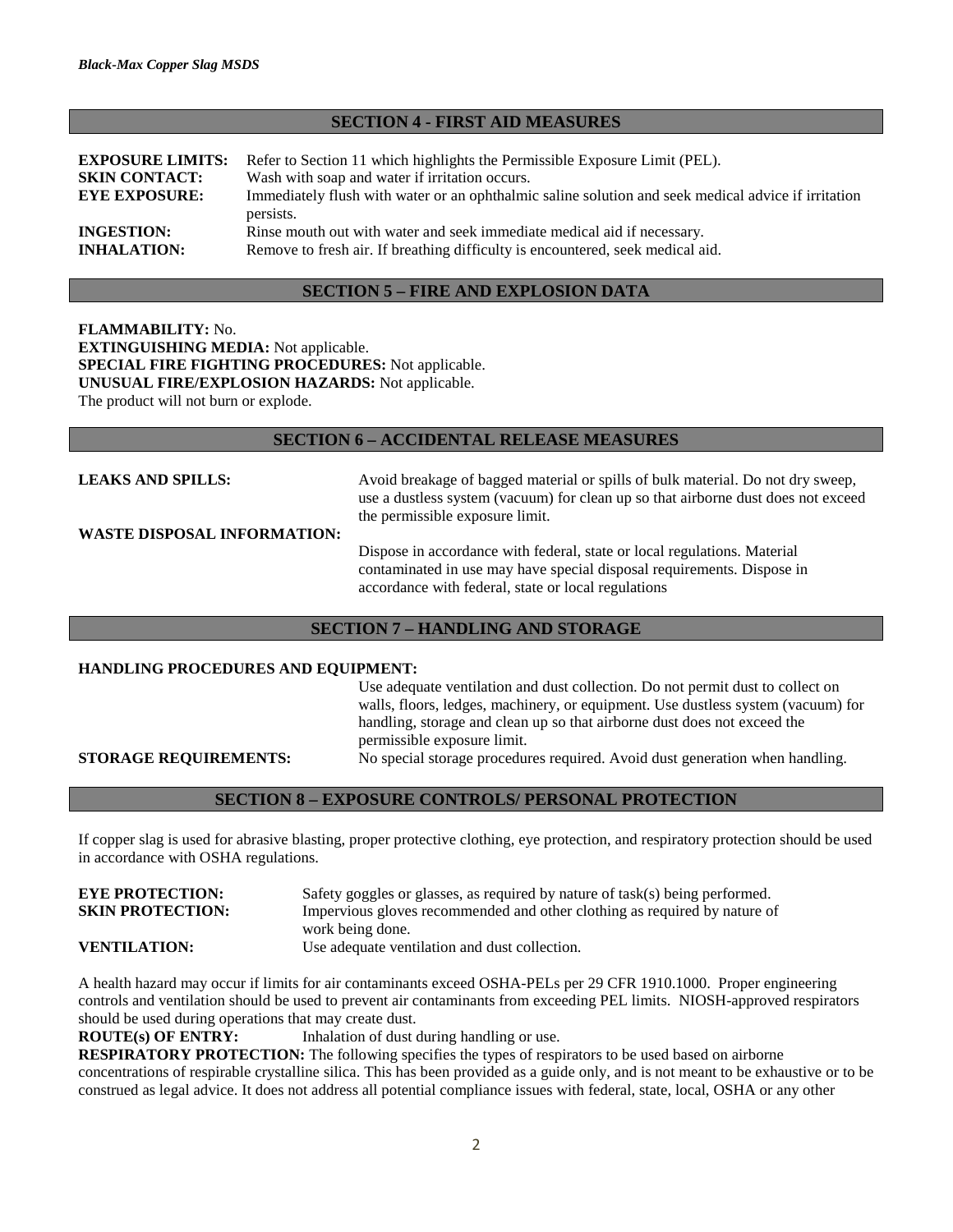regulatory agency standards for the protection of personnel that may be exposed to airborne concentrations of any particulate matter.

#### **Airborne Concentration Type of Respirator**

(Respirable Free Silica)

< 10 X TWAEV Half-mask particulate respirator with N-, R-, or P- series filter and 95, 99, or 100% efficiency. < 25 X TWAEV Powered air purifying respirator equipped with a hood or helmet, and any type of particulate filter; or supplied air respirator equipped with a hood or helmet and operated in a continuous flow mode.

TWAEV – time-weighted average exposure value

**Where applicable, respirators should be fitted, maintained, and cleaned in accordance with the regulations made under the**

**Occupational Health and Safety Act.**

**OTHER PROTECTIVE EQUIPMENT:** As required by nature of work being done.

### **SECTION 9 – PHYSICAL AND CHEMICAL PROPERTIES**

**APPEARANCE:** Solid, angular granules. Black color. **ODOR:** No appreciable odor. **SOLUBILITY IN WATER (%):** Insoluble. **MELTING POINT:** Not available. **PH:** Not available. **SPECIFIC GRAVITY:** 3.5-3.9 **BULK DENSITY:** 110-120 lb/ft<sup>3</sup>

# **SECTION 10 – STABILITY AND REACTIVITY**

**PRODUCT STABILITY:** Stable. **HAZARDOUS POLYMERIZATION:** Will not occur. **CONDITIONS TO AVOID:** Not applicable. **INCOMPATIBILITY:** Not applicable. **HAZARDOUS COMBUSTION OR DECOMPOSITION PRODUCTS:** Not applicable.

# **SECTION 11 – TOXICOLOGICAL INFORMATION**

Evidence may exist to indicate that components present in this material in concentrations of less than one percent (or in the case of carcinogens, less than 0.1 percent) could be released in concentrations which would exceed an established OSHA permissible exposure limit or ACGIH Threshold Limit Value, or could present a health risk to employees in those concentrations. Employee exposure monitoring should be performed to determine exposure levels.

**ACCUTE and CRONIC TOXICITY:** Exposure to and contact from dust may irritate the respiratory system, eyes, or skin. Coal slag is not listed on the NTP, IARC, or OSHA list of carcinogens. However, a health hazard may occur if limits for air contaminants exceed OSHA-PELs. If ingested it may cause nausea and vomiting.

| <b>EYE CONTACT:</b>                 | May cause irritation due to presence of "foreign object". |
|-------------------------------------|-----------------------------------------------------------|
| <b>SKIN CONTACT:</b>                | Possible skin irritation.                                 |
| <b>INHALATION:</b>                  |                                                           |
| <b>EFFECTS OF ACUTE EXPOSURE:</b>   | Exposure may cause irritation to nose, throat and lungs.  |
| <b>EFFECTS OF CHRONIC EXPOSURE:</b> | Exposure may cause irritation to nose, throat and lungs.  |
| <b>INGESTION:</b>                   | May cause irritation.                                     |
|                                     |                                                           |

#### **OCCUPATIONAL EXPOSURE LIMITS:**

The following refers to airborne concentrations of substances. The potential hazard of solid particles depends on particle size, which is expressed in three forms: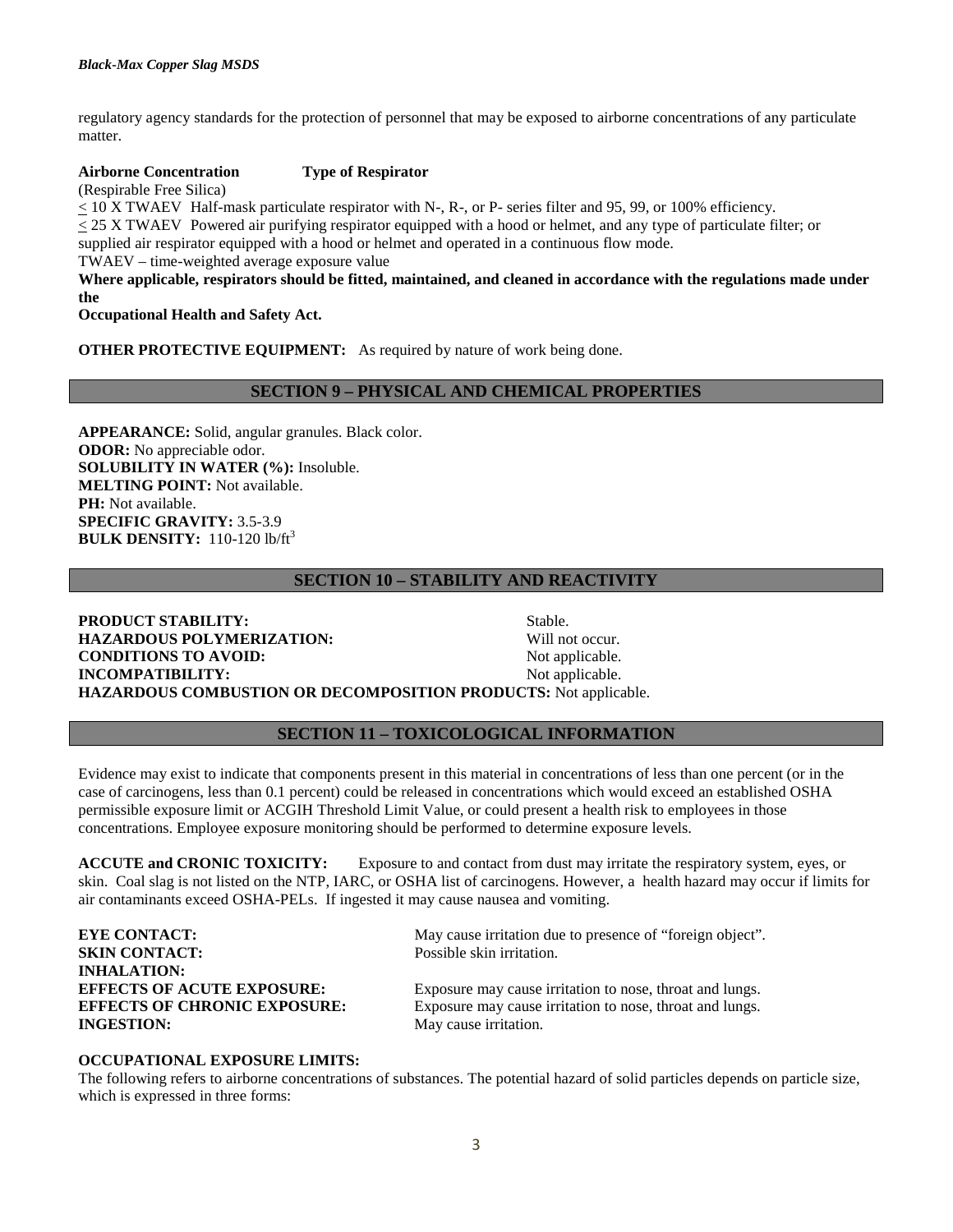**Inhalable (< 100 ηm) –** when deposited anywhere in the respiratory tract **Thoracic (< 25 nm) – when deposited anywhere within the lung airways and the gas-exchange region Respirable (< 10 ηm) –** when deposited in the gas-exchange region

| <b>C.A.S. No.</b> | mg/m3 | mg/m3      | <b>STEL/C</b>            | <b>Critical Effect(s)</b>    |
|-------------------|-------|------------|--------------------------|------------------------------|
| Inhalable         | 15    | 10         |                          | Lung                         |
| Respirable        | 5     | 3          |                          | Lung                         |
| 1309-37-1         | 10    |            |                          | Pneumoconiosis               |
| 1344-28-1         | 15    | 10         | $\overline{\phantom{a}}$ | Lung; irritation             |
| 1305-78-8         | 5     | 2          |                          | <b>Irritation</b>            |
| 1309-48-4         | 15    | 10         |                          | Irritation; metal fume fever |
| 13463-67-7        | 15    | 10         | $\overline{\phantom{a}}$ | Lung                         |
| 7440-38-2         | 0.01  | 0.01       | $\overline{\phantom{0}}$ | Lung cancer                  |
| 7440-41-7         | 0.002 | 0.00005    |                          | Cronic beryllium disease     |
| 7440-43-9         | 0.005 | 0.01       | $\overline{\phantom{a}}$ | Kidney damage                |
| 7440-47-3         | 0.005 | 0.01       | $\overline{\phantom{a}}$ | Lung & URT cancer            |
| 7440-48-4         | 0.1   | 0.02       | -                        | Lung; myocardial eff         |
| 7439-92-1         | 0.05  | 0.05       | -                        | CNS & PNS impair             |
| 7440-02-0         |       | 0.1        |                          | Lung cancer                  |
|                   |       | <b>PEL</b> | <b>TWA</b>               |                              |

1 Particulates (Insoluble) Not Otherwise Classified

**OSHA PEL –** Permissible Exposure Limit (mg/m3)

**ACGIH TWA –** Time Weighted Average (mg/m3)

**STEL/C –** Short-term Exposure Limit / Ceiling (mg/m3)

In other jurisdiction, please consult appropriate occupational exposure regulations.

**Reference:** ACGIH TLV's and BEI's Threshold Limit Values for Chemical Substances and Physical Agents Biological Exposure Indices

# **SECTION 12 – ECOLOGICAL INFORMATION**

No specific procedures have been required for clean-up, but it is recommended that this is done mechanically or through the use of hand tools. Wetting with water will reduce any airborne dust. Uncontaminated product does not exceed Toxicity Characteristic Leaching Procedure (TCLP) limits and may be disposed in an appropriate solid waste landfill according to applicable Federal, State and Local regulations.

# **SECTION 13 – DISPOSAL CONSIDERATIONS**

#### **WASTE DISPOSAL:**

Dispose in accordance with federal, state or local regulations. Material contaminated in use may have special disposal requirements. Dispose in accordance with federal, state or local regulations

# **SECTION 14 – TRANSPORT INFORMATION**

**DOT Classification:** Not a regulated material **Proper Shipping Name:** N/A **DOT ID** #: Not regulated